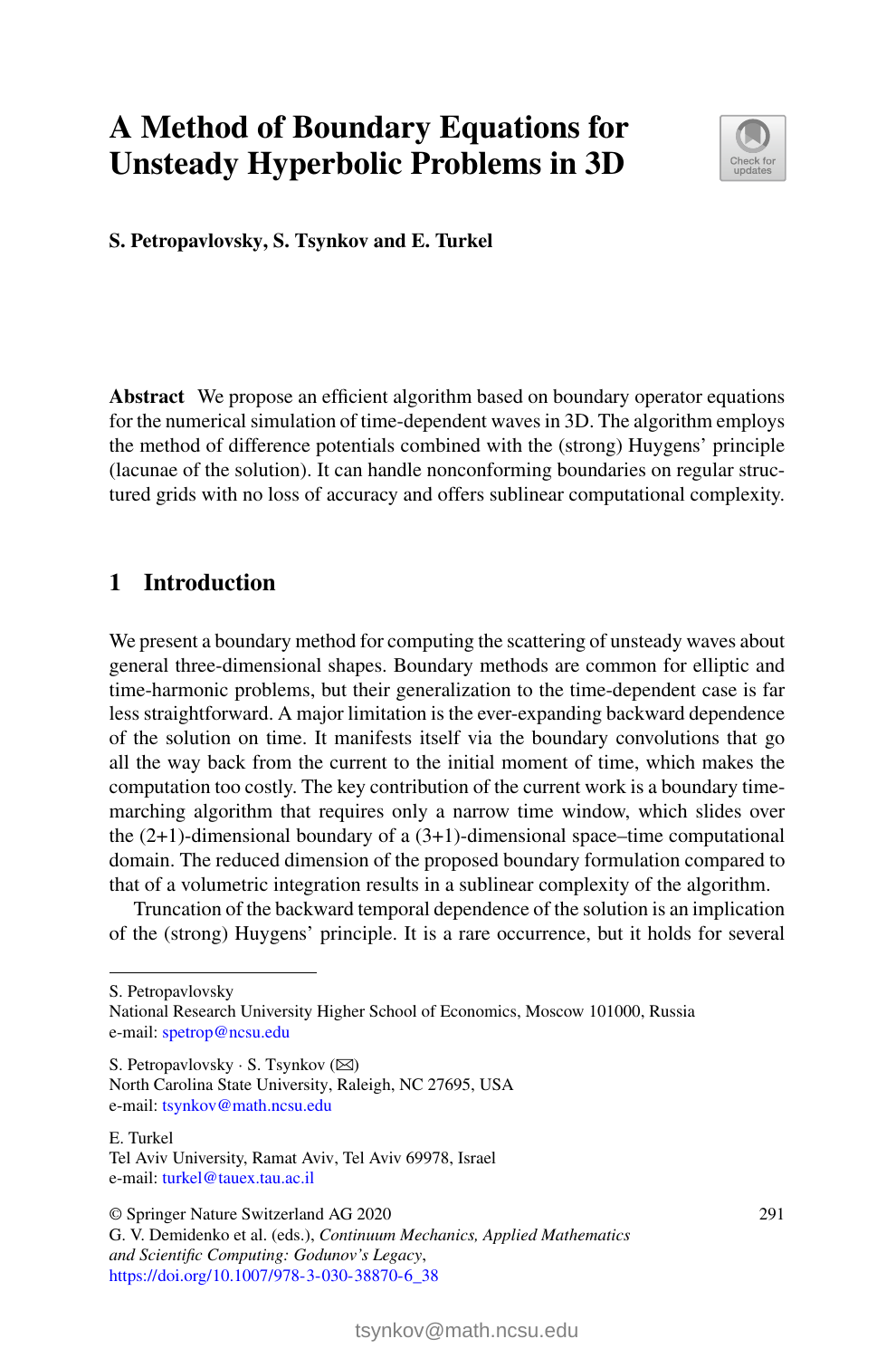PDE models important for applications: the wave (d'Alembert) equation, acoustics equations (linearized Euler's), Maxwell's equations in vacuum, and elasticity equations. The Huygens principle as a vehicle for truncating the convolutions is time has been exploited in some numerical methods based on retarded potential boundary integral equations [1]. Our implementation is fundamentally different in that it relies on the lacunae in the solutions and does not require the sophisticated numerical quadratures over the intersection of the light cone with the space–time boundary.

The boundary operators for the sliding window time-marching algorithm are computed by finite differences, including high order, on Cartesian grids. No sophisticated grid generation is required (which is typical, e.g., for finite elements). In doing so, the method of difference potentials (MDP) by Ryaben'kii [2] guarantees no deterioration of accuracy even for nonconforming boundaries.

We demonstrate the performance of our algorithm by solving both interior and exterior initial boundary value problems (IBVPs) for the 3D wave equation.

#### **2 Description of the Method**

Consider an exterior IBVP for the homogeneous 3D wave equation:

$$
\Box_c u = 0, \quad \text{on} \quad \mathbb{R}^3 \backslash \Omega \times [0, T], \tag{1a}
$$

$$
l_{\Gamma}u = \phi, \quad \text{on} \quad \partial \Omega \times [0, T], \tag{1b}
$$

$$
u|_{t=0} = \partial u/\partial t|_{t=0} = 0,\tag{1c}
$$

where  $\Box_c \equiv \frac{1}{c^2} \frac{\partial^2}{\partial t^2} - \Delta$  is the d'Alembert operator and *c* is the propagation speed which is assumed constant. The solution *u* is to be calculated outside a bounded domain  $\Omega \subset \mathbb{R}^3$  until the final time *T*. System (1) describes scattering about the shape  $\Omega$ , and the unknown quantity  $u$  represents the scattered field. The homogeneous initial condition (1c) implies that the incident wave  $u^{\text{inc}}$  has just reached  $\Omega$  by the initial time  $t = 0$ . The operator  $l_{\Gamma}$  in (1b) determines the type of scattering. The simplest examples of the boundary conditions (BCs) on  $\Gamma \equiv \partial \Omega$  are the Dirichlet  $l_{\Gamma} u \equiv u = -u^{\text{inc}}$  and Neumann  $l_{\Gamma} u \equiv \frac{\partial u}{\partial n} = -\frac{\partial u^{\text{inc}}}{\partial n}$  conditions written in terms of the incident field. Our approach does not impose any limitations on the type of the initial or boundary conditions except that the entire problem (1) must be well-posed.

Next, consider a larger auxiliary domain  $\Omega' \supset \Omega$  and denote by  $G(\mathbf{x}, t)$  the fundamental solution of the 3D d'Alembert operator of (1a). We will be interested in obtaining the scattered field *u* on the complimentary domain  $\Omega' \setminus \Omega$  (the horizontal bar stands for the closure of  $\Omega$ ). Let us apply the Green's formula to the four-dimensional bounded domain  $\Omega' \backslash \Omega \times (0, t]$ ,  $t \leq T$  (see, e.g., [3, Eq. (7.3.5)]):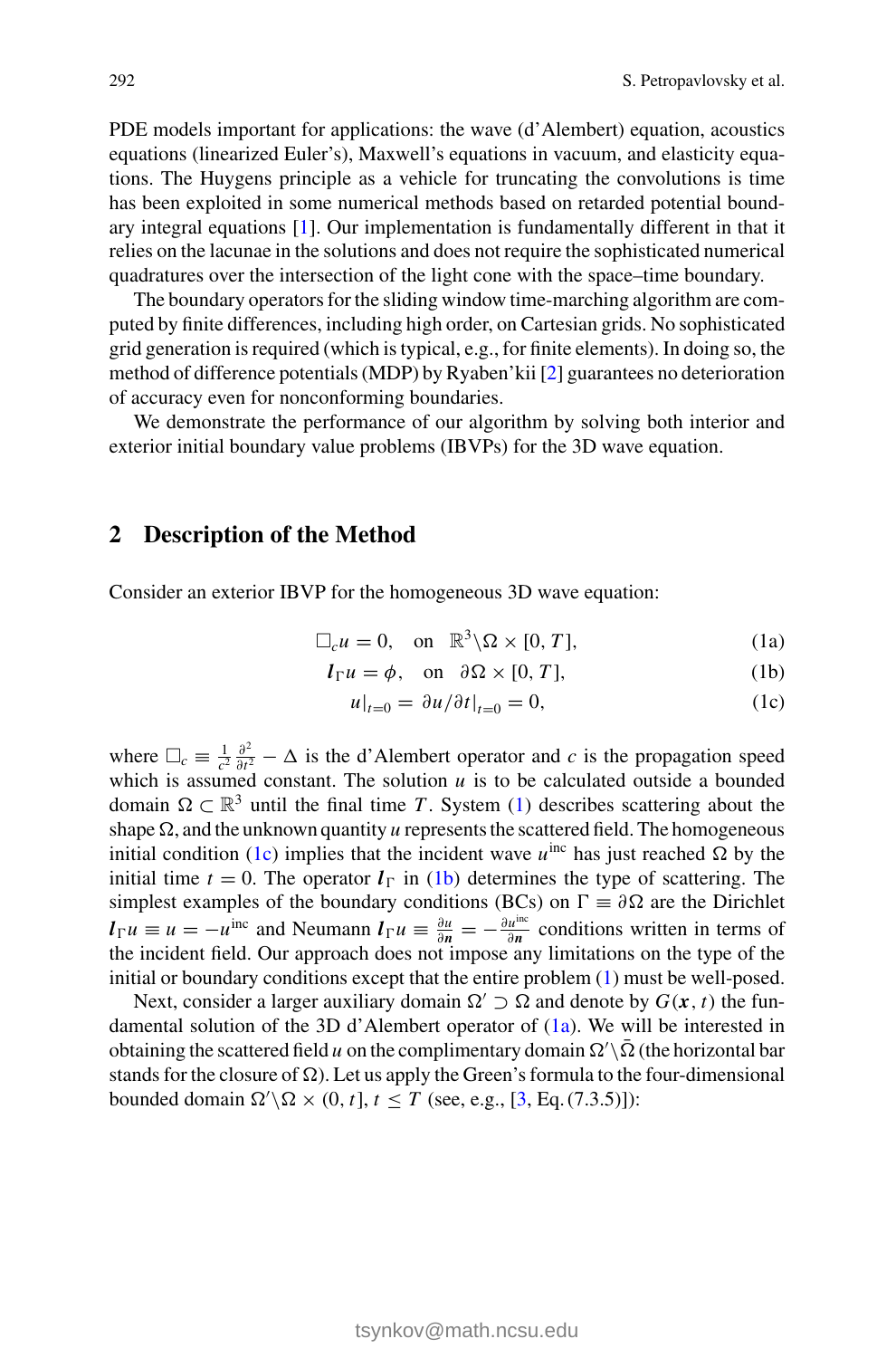A Method of Boundary Equations for Unsteady Hyperbolic Problems in 3D 293

$$
u(\mathbf{x},t) = \frac{1}{c^2} \int_{\Omega' \setminus \overline{\Omega}} \left\{ \frac{\partial u}{\partial t}(\mathbf{y},0)G(\mathbf{x}-\mathbf{y},t) - u(\mathbf{y},0) \frac{\partial G}{\partial t}(\mathbf{x}-\mathbf{y},t) \right\} dy
$$
  
+ 
$$
\int_{\Gamma_t} \left\{ \frac{\partial u}{\partial n}(\mathbf{y},t')G(\mathbf{x}-\mathbf{y},t-t') - u(\mathbf{y},t') \frac{\partial G}{\partial n}(\mathbf{x}-\mathbf{y},t-t') \right\} dt'dS_{\mathbf{y}}
$$
  
+ 
$$
\int_{\Gamma_t'} \left\{ \frac{\partial u}{\partial n}(\mathbf{y},t')G(\mathbf{x}-\mathbf{y},t-t') - u(\mathbf{y},t') \frac{\partial G}{\partial n}(\mathbf{x}-\mathbf{y},t-t') \right\} dt'dS_{\mathbf{y}}.
$$
(2)

The first integral in (2) is zero because of (1c). The last integral in (2) is taken over the artificial boundary  $\Gamma'_t \equiv \partial \Omega' \times (0, t]$  and is also equal to zero. Given that  $G(\mathbf{x}, t) = \frac{1}{4\pi |\mathbf{x}|} \delta(t - |\mathbf{x}|/c)$  is the Green's function of the 3D wave equation in free space, this implies that all the waves at the outer boundary  $\Gamma'_t$  are outgoing, and there are no waves coming through the boundary  $\Gamma'$  back to the domain  $\Omega'$ . As a result, only the second integral on the right-hand side of  $(2)$  remains, where the integration is performed over  $\Gamma_t \equiv \partial \Omega \times (0, t]$ . Thus, formula (2) allows us to express the solution *u* inside the computational domain  $\Omega' \setminus \Omega$  at a given time *t* only through the boundary values on the surface of the scatterer  $\partial \Omega$  at the previous moments of time.

By analogy with (2), we introduce the Calderon potential with vector density  $\boldsymbol{\xi}_{\Gamma_t} = (\xi_0, \xi_1)$  defined on  $\Gamma_t$ :

$$
\boldsymbol{P}_{\tilde{\Omega}}\boldsymbol{\xi}_{\Gamma_{t}}(\boldsymbol{x},t)=\int_{\Gamma_{t}}\left\{\xi_{1}(\boldsymbol{y},t')G(\boldsymbol{x}-\boldsymbol{y},t-t')-\xi_{0}(\boldsymbol{y},t')\frac{\partial G}{\partial \boldsymbol{n}}(\boldsymbol{x}-\boldsymbol{y},t-t')\right\}dt'dS_{\boldsymbol{y}},\tag{3}
$$

where  $\mathbf{x} \in \tilde{\Omega} = \mathbb{R}^3 \setminus \bar{\Omega}$ . Comparison of (2) and (3) suggests that  $\xi_0$  and  $\xi_1$  can be interpreted as the trace of an outgoing solution to the wave equation  $(1a)$  and its normal derivative on ∂Ω, respectively. It turns out that this is the case if and only if the boundary equation with projection (BEP) holds (see [2]):

$$
\boldsymbol{P}_{\Gamma_t} \boldsymbol{\xi}_{\Gamma_t} = \boldsymbol{\xi}_{\Gamma_t},\tag{4}
$$

where  $P_{\Gamma_t} \equiv Tr_{\Gamma_t} P_{\tilde{\Omega}} \xi_{\Gamma_t}$  is the Calderon projection and for any function *w* defined on  $\tilde{\Omega}$ ,  $Tr_{\Gamma_t} w(x, t) \stackrel{\text{def}}{=} (w, \frac{\partial w}{\partial n})\big|_{\Gamma_t}$ . To obtain a unique outgoing solution, Eq. (4) should be considered along with the BC (1b) reformulated in terms of  $\boldsymbol{\xi}_{\Gamma} = (\xi_0, \xi_1)$ :

$$
l_{\Gamma_t} \xi_{\Gamma_t} = \phi. \tag{5}
$$

Thus, Eqs. (4) and (5) form a problem equivalent to the IBVP  $(1)$  but set only on the lateral boundary  $\partial \Omega$  rather than on the entire 3D domain  $\mathbb{R}^3 \setminus \Omega$ . Once the density  $\boldsymbol{\xi}_{\Gamma_t}$  is found from (4), (5), the solution *u* on  $\mathbb{R}^3 \setminus \Omega$  is given by formula (3).

The surface integral in (3) may be difficult to compute, especially for a complicated geometry of the scatterer. Therefore, we redefine the Calderon poten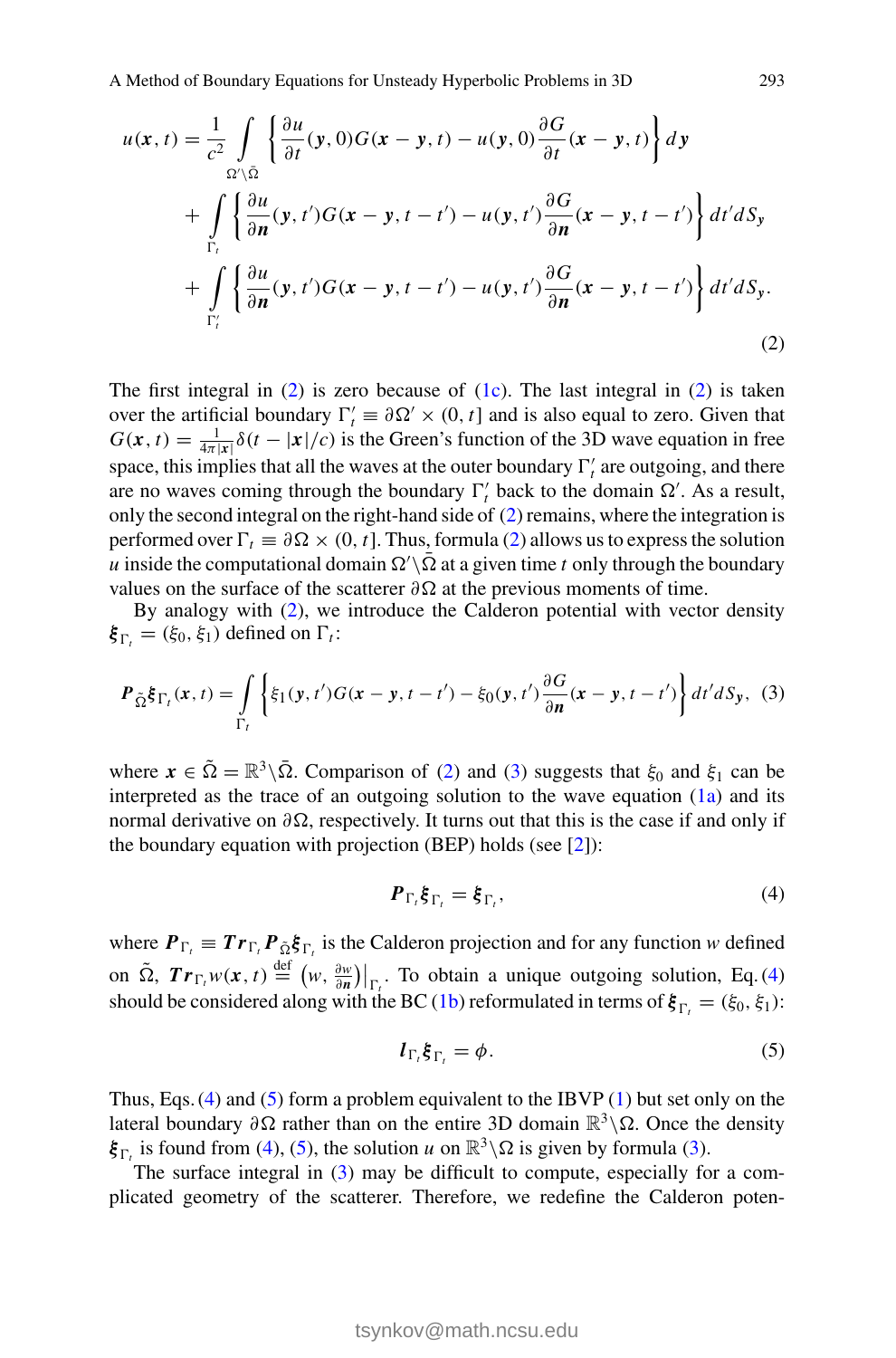tial. Take an arbitrary function  $w(x, t)$  compactly supported in space and such that  $Tr_{\Gamma_t} w = \xi_{\Gamma_t}$ . Then,  $P_{\tilde{\Omega}} \xi_{\Gamma_t}(x, t) = v(x, t)$ , where  $v(x, t)$  is a solution to the Cauchy problem:  $\Box_c v =$  $\int \Box_c w, \quad x \in \Omega,$ 0,  $x \notin \Omega$ ,  $v|_{t=0} =$  $\left\{ w \right|_{t=0}, \quad x \in \Omega,$  $\int_0^{\pi}$   $\left| t=0 \right\rangle$ ,  $\left| \frac{\partial v}{\partial t} \right|_{t=0}$  =  $\left| \frac{\partial v}{\partial t} \right|_{t=0}$ 

 $\left\{\frac{\partial w}{\partial t}\Big|_{t=0}, \quad x \in \Omega, \right\}$  $\int_0^{\partial t} \frac{dt}{t} = 0$ . This Cauchy problem is referred to as the auxiliary problem (AP).

While formulated for all  $x \in \mathbb{R}^3$  and  $t \ge 0$ , in practice it will need to be solved only over a finite short interval of time, which, in turn, requires only a bounded auxiliary domain  $\Omega'$ .

For a given  $\xi_{\Gamma_t} = (\xi_0, \xi_1)$ , the function  $w(x, t)$  in the vicinity of  $\Gamma_t$  can be built by Taylor's formula:  $w(\mathbf{x}, t) = \sum_{p=0}^{P} \frac{1}{l!}$  $\frac{\partial^p w}{\partial n^p}(\mathbf{x}_0, t) \rho^p$ ,  $\mathbf{x}_0 \in \partial \Omega$ , where  $w(\mathbf{x}_0, t) =$  $\xi_0(\mathbf{x}_0, t)$ ,  $\frac{\partial w}{\partial n}(\mathbf{x}_0, t) = \xi_1(\mathbf{x}_0, t)$ , and higher order derivatives are obtained by differentiating the d'Alembert equation (1a). The density  $\xi_{\Gamma_t}$  is represented as an expansion with respect to a basis on  $\Gamma_t$ :  $\xi_0 = \sum_{i=1}^N c_{0,i} \psi_i(\mathbf{x}, t), \xi_1 = \sum_{i=1}^N c_{1,i} \psi_i(\mathbf{x}, t)$  so that Eqs. (4), (5) can be reformulated and solved for the coefficients  $c_{0,i}$ ,  $c_{1,i}$ . The details of the discretization by means of the MDP can be found in [4].

However, as the time elapses, the boundary  $\Gamma_t$  extends, which makes Eqs. (4), (5) increasingly costly to solve. To overcome this fundamental difficulty, we partition the boundary  $\Gamma_T$  (where *T* is the final time) into *K* equal parts:  $\Gamma_T = \Gamma_1 \cup \Gamma_2 \cup ... \cup \Gamma_K$ , where  $\Gamma_k = \partial \Omega \times ((k-1)T_0, kT_0]$ . Then, we recast system (4), (5) (for  $t = T$ ) in such a way that the corresponding partial densities can be determined consecutively.

From the BEP (4), we derive the following equation for the partial density  $\xi_{\Gamma_k}$ :

$$
\boldsymbol{P}_{\Gamma_{T_0}}\boldsymbol{\xi}_{\Gamma_K} + \sum\nolimits_{k=1}^{K-1} \boldsymbol{Tr}_{\Gamma_K}\boldsymbol{P}_{\tilde{\Omega}}\boldsymbol{\xi}_{\Gamma_k} = \boldsymbol{\xi}_{\Gamma_K}.
$$
 (6)

It is supplemented by the boundary condition derived from (5):

$$
l_{\Gamma_K} \xi_{\Gamma_K} = \phi. \tag{7}
$$

Assuming that all  $\xi_{\Gamma_k}$  for  $k = 1, 2, ..., K - 1$  are known, Eqs. (6), (7) allow us to determine  $\xi_{\Gamma_{\nu}}$ . As *T* and *K* are arbitrary, we can continue consecutive updates  $K \mapsto K + 1$ . This is a time-marching algorithm along the boundary. Still, it inherits full backward dependence on time:  $\boldsymbol{\xi}_{\Gamma_K} = \boldsymbol{\xi}_{\Gamma_K} (\boldsymbol{\xi}_{\Gamma_{K-1}}, \dots, \boldsymbol{\xi}_{\Gamma_1}).$ 

Let us, however, choose  $T_0 \ge \frac{1}{c}$  diam  $\Omega$ . As  $P_{\tilde{\Omega}}$  is convolution with *G*, there will be no contribution from any of  $\xi_{\Gamma_k}$ ,  $k = K - 2, \ldots, 1$ . Therefore, from (6) we have

$$
\boldsymbol{P}_{\Gamma_{T_0}}\boldsymbol{\xi}_{\Gamma_K} + \boldsymbol{T}\boldsymbol{r}_{\Gamma_K}\boldsymbol{P}_{\tilde{\Omega}}\boldsymbol{\xi}_{\Gamma_{K-1}} = \boldsymbol{\xi}_{\Gamma_K}.
$$
\n(8)

Thus,  $\boldsymbol{\xi}_{\Gamma_K}$  depends only on the immediately preceding  $\boldsymbol{\xi}_{\Gamma_{K-1}}$ . Combining (8) with (7), we have a sliding window time marching with respect to *K* performed along a  $(2+1)$ -dimensional boundary  $\Gamma_t$ . The limited backward dependence on time in (8), (7) is an implication of the Huygens' principle. Indeed, the Calderon operators take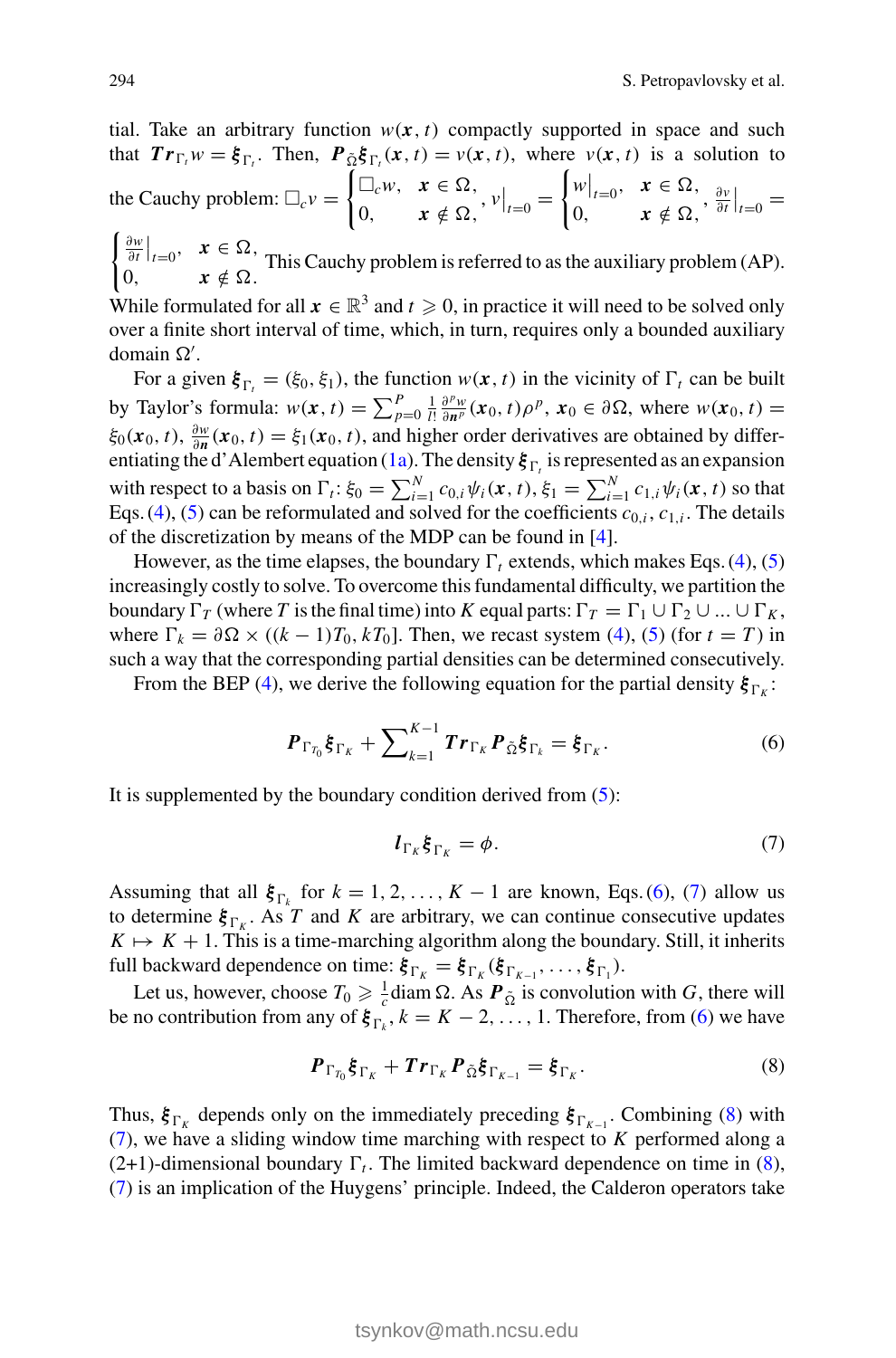advantage of the lacuna of *G* or, equivalently, of the lacuna in the solution of the AP driven by a source compactly supported on  $\Omega$  and operating over a finite time  $T_0$ .

Expanding the densities  $\xi_{\Gamma_K}$  and  $\xi_{\Gamma_{K-1}}$  with respect to the basis { $\psi_i$ }, we recast (8):

$$
\mathbf{Q}^{(0)}\mathbf{c}_0^{(K)} + \mathbf{Q}^{(1)}\mathbf{c}_1^{(K)} = -\mathbf{R}^{(0)}\mathbf{c}_0^{(K-1)} - \mathbf{R}^{(1)}\mathbf{c}_1^{(K-1)},
$$
\n(9)

where  $c_0^{(K)} = \{c_{0,i}^{(K)}\}\$ ,  $c_1^{(K)} = \{c_{1,i}^{(K)}\}\$  are the unknown coefficients and  $c_0^{(K-1)}$ ,  $c_1^{(K-1)}$ are considered known. Equation  $(9)$  is to be solved together with the boundary condition (7) reformulated using the same basis  $\{\psi_i\}$ .

The columns of the matrices  $Q^{(0,1)}$  and  $R^{(0,1)}$  in (9) correspond to individual basis functions  $\psi_i$  on  $\Gamma_{T_0}$ . Namely, each vector function  $(\psi_i, 0)$  or  $(0, \psi_i)$  is extended by Taylor's formula, and the resulting *w* is used to generate the source term for the AP. Then, the AP is solved on the time interval  $2T_0$  and the solution on the special discrete sets of grid nodes near  $\Gamma_{T_0}$  yields the aforementioned columns. Solving multiple APs is the costliest part of the algorithm, because the number of basis functions  $\psi_i$  may be substantial. Yet different APs can be very efficiently solved in parallel, because different basis functions  $\psi_i$  are completely independent. As the AP is solved on a short time interval (we assume  $T_0 \ll T$ ), we approximate it numerically on a bounded computational domain  $\Omega' \supset \Omega$  chosen sufficiently large so that no wave reflected back from the outer boundary  $\partial \Omega'$  can reach the physical boundary  $\partial \Omega$ before  $t = 2T_0$ . This approach eliminates the need for artificial boundary conditions on  $\partial Ω'$  and is equivalent to a perfect reflectionless treatment of the outgoing waves.

It is important that Eq.  $(9)$  does not depend on the boundary condition  $(7)$ . The two need to be combined to obtain a unique solution. Therefore, changing the boundary condition is numerically inexpensive, and the proposed methodology appears very well suited for solving multiple similar problems. Moreover, applying the proposed methodology to interior problems requires only insignificant changes.

#### **3 Numerical Demonstrations**

For our numerical simulations (of both interior and exterior problems), we choose a unit sphere as the computational domain  $\Omega$ . The auxiliary domain is a larger cube:  $\Omega' \supset \Omega$ . It is discretized using a uniform Cartesian mesh, and the boundary  $\partial \Omega$  is nonconforming. The wave equation  $(1a)$  is approximated using two schemes—the standard explicit second-order accurate central difference scheme and a compact implicit fourth-order accurate scheme [5] that uses a full  $3 \times 3 \times 3 \times 3$  stencil.

First, we solve the interior problem with second-order accuracy. The test solution is a plane wave ( $\lambda = \text{diam } \Omega$ ), and we reconstruct it numerically for the boundary condition (1b) of a Dirichlet, Neumann, or Robin type. Table 1 shows the design rate of grid convergence. There is no deterioration of accuracy even though the boundary is nonconforming, and no indication of any difficulties related to cut cells [6].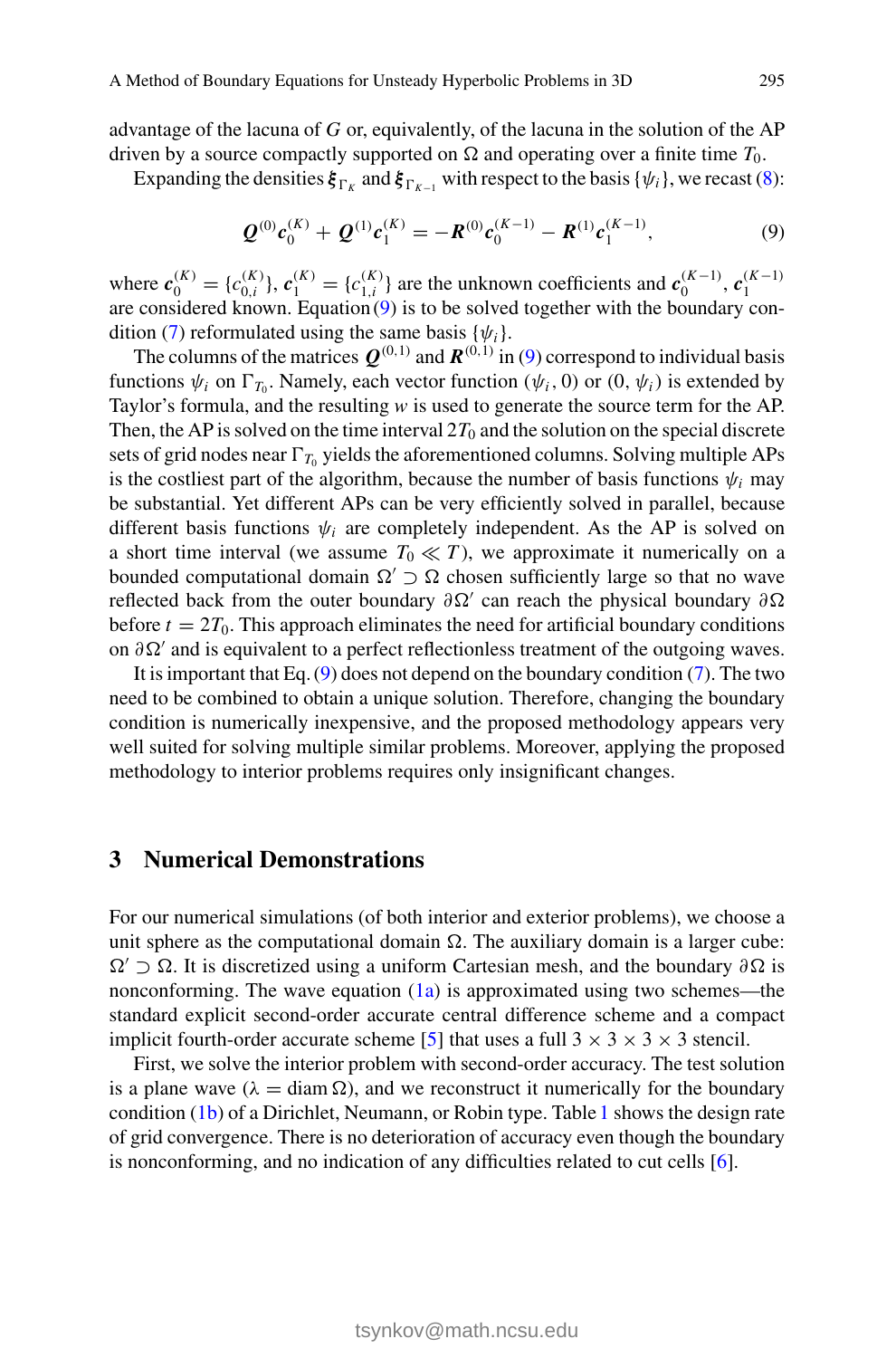|                       | Grid 1                                               | Grid 2                                               | Rate | Grid 3                               | Rate |
|-----------------------|------------------------------------------------------|------------------------------------------------------|------|--------------------------------------|------|
| Dirichlet BC          | $ 8.03 \times 10^{-5} $ $ 2.64 \times 10^{-5} $ 1.74 |                                                      |      | $6.87 \times 10^{-6}$ 1.96           |      |
| Robin BC              | $ 2.89 \times 10^{-4}$ $ 7.50 \times 10^{-5}$   1.96 |                                                      |      | $1.87 \times 10^{-5}$ 1.99           |      |
| Neumann BC $(\nabla)$ |                                                      | $4.86 \times 10^{-4}$   $1.29 \times 10^{-4}$   1.94 |      | $\frac{1}{3.48} \times 10^{-5}$ 1.92 |      |

**Table 1** Time-averaged  $\ell_{\infty}$  error on three successively refined grids (by a factor of 2) and the respective convergence rates for the interior problem

**Table 2** Average values of the  $\ell_{\infty}$  error over  $0 \le t \le T_{sim}$  on three successive grids and the respective convergence rates for the exterior scattering problem solved using second-order scheme

| Grid | <b>Dirichlet</b>       |      | Neumann                |                          | Robin                  |                          |
|------|------------------------|------|------------------------|--------------------------|------------------------|--------------------------|
|      | Average error          | Rate | Average error          | Rate                     | Average error          | Rate                     |
| 1x   | $6.55 \times 10^{-3}$  |      | $1.84 \times 10^{-2}$  | $\overline{\phantom{0}}$ | $12.02 \times 10^{-2}$ | $\overline{\phantom{a}}$ |
| 2x   | $1.52 \times 10^{-3}$  | 4.27 | $4.84 \times 10^{-3}$  | 3.81                     | $5.74 \times 10^{-3}$  | 3.52                     |
| 4x   | $12.91 \times 10^{-4}$ | 5.25 | $19.69 \times 10^{-4}$ | 4.99                     | $1.41 \times 10^{-3}$  | 4.06                     |

**Table 3** Average values of the  $\ell_{\infty}$  error over  $0 \le t \le T_{\text{sim}}$  on two successive grids and the respective convergence rates for the exterior scattering problem solved using fourth-order scheme

| Grid | Dirichlet              |                          | Neumann               |    | Robin                 |      |
|------|------------------------|--------------------------|-----------------------|----|-----------------------|------|
|      | Average error   Rate   |                          | Average error   Rate  |    | Average error         | Rate |
| 2x   | $6.52 \times 10^{-5}$  | $\overline{\phantom{a}}$ | $2.09 \times 10^{-4}$ | -  | $2.86 \times 10^{-4}$ | -    |
| 4x   | $12.44 \times 10^{-6}$ | 26                       | $8.60 \times 10^{-6}$ | 24 | $1.31 \times 10^{-5}$ |      |

**Table 4** CPU time needed to advance the solution to the scattering problem over the time  $T_0$ 

| Grid | Volumetric method+PML |                | MDP+lacunae   |                |  |
|------|-----------------------|----------------|---------------|----------------|--|
|      | CPU time, sec         | Scaling, times | CPU time, sec | Scaling, times |  |
|      | 1.26                  |                | 0.0474        |                |  |
| 2x   | 19.8                  | 15.7           | 0.421         | 8.87           |  |
| 4x   | 322                   | 16.3           | 3.56          | 8.46           |  |

The exterior problem that we solve is that of the scattering of an impinging plane wave about a unit sphere. The exact solution for the scattered field is known in the form of an expansion in spherical harmonics and Hankel functions [3, Vol. 2, Chap. 11, p. 1483]. Tables 2 and 3 present the results of computations with secondand fourth-order accuracy, respectively. The design rates of grid convergence are achieved for all three types of the boundary conditions. Again, the boundary  $\partial\Omega$  is nonconforming.

Table 4 compares the CPU time needed to compute the solution by a traditional volumetric scheme terminated with a PML against that for the proposed boundary approach. One can see that in the volumetric case the time scales as  $2<sup>4</sup>$ , whereas for the proposed method it scales as  $2<sup>3</sup>$ . This is a demonstration of sublinear complexity.